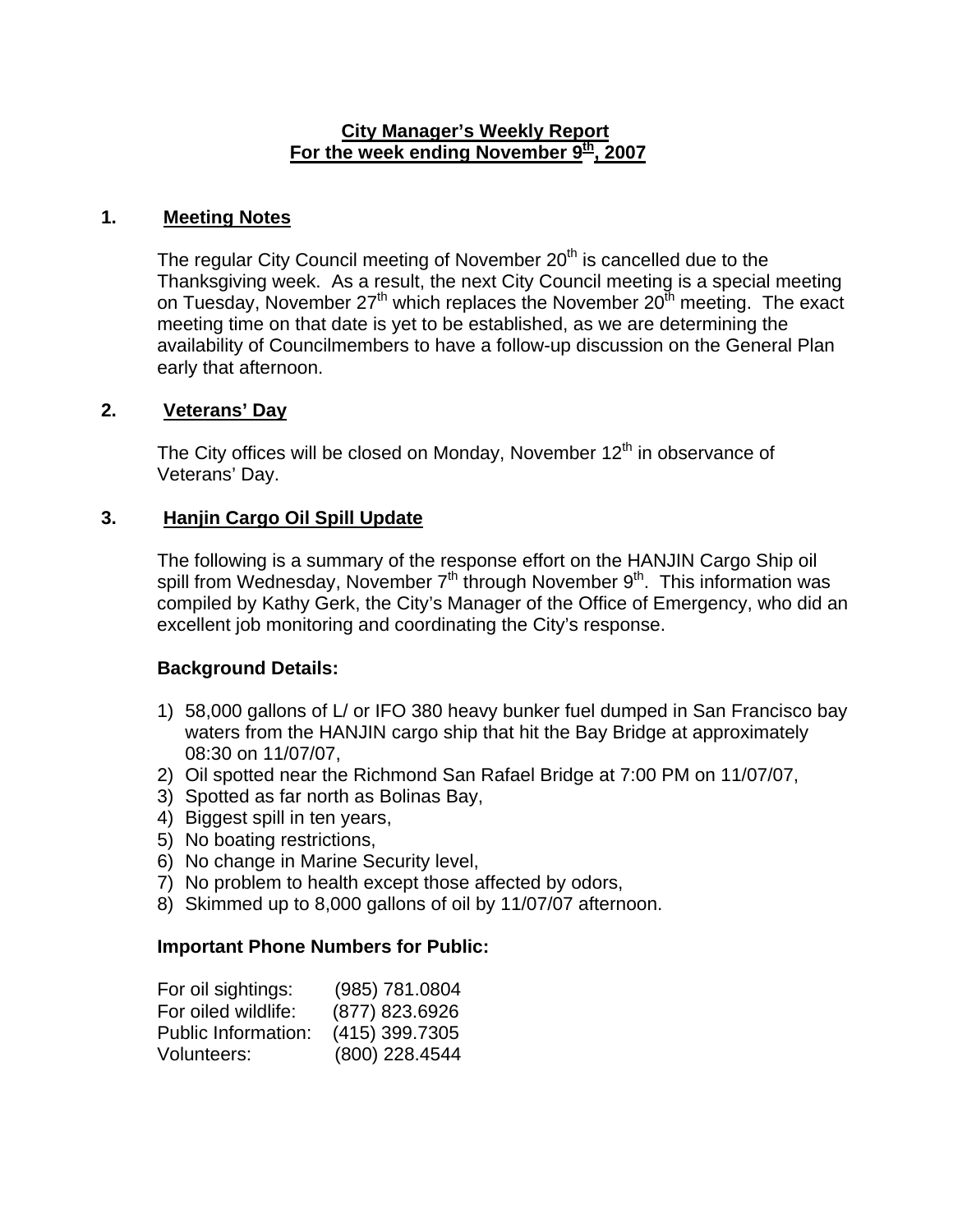#### **PERTINENT INFORMATION: As of 11/09/07:**

- 1. Governor Schwarzenegger declared a state of emergency today for affected counties,
- 2. Public Works, Engineering and Parks Departments crews have been monitoring the coastline for any damages,
- 3. The USCG is looking at utilizing the Richmond Harbor Masters building for training volunteers in clean up efforts,
- 4. There have been numerous oiled birds sited and reported off of Pt. Richmond shoreline,
- 5. Booming is currently being conducted around Brooks Island,
- 6. USCG and Veolia working at Pt. Isabel, deployed oil-containment booms to protect the Marsh.
- 7. Veolia is on alert to monitor Richmond's outfalls to prevent oil release from ending up in the City's storm drain system,
- 8. IT and KCRT are broadcasting information to the community regarding beach and park closures, phone numbers for reporting oil and oiled wildlife as well as volunteering to assist in efforts,
- 9. Unified Command, with U.S. Coast Guard, California Department of Fish and Game, and the responsible party, Hanjin, moving to Treasure Island at end of today,
- 10. 11 skimmers are currently deployed on the water (8 inside the bay, 3 outside of the Golden Gate),
- 11. 10 wildlife recovery teams are on the beaches with additional teams joining Friday afternoon,
- 12. Over 9,500 gallons of fuel oil have been recovered as of Thursday night,
- 13. Over 18,000 feet of boom has been placed around the area to soak up and corral the oil,
- 14. More than 200 people from over 19 federal, state, and local agencies are involved with the response efforts. Beginning tomorrow there will be an additional 200 trained responders to supplement the initial response team,
- 15. 73 live, oiled birds are being rehabilitated,
- 16. There have been 19 confirmed deceased birds reported.

# **Personnel Involved In Response:**

The following federal, state and local agencies are cooperating in the implementation of the Area Contingency Plan for response operations:

- o Alameda County of Emergency Services
- o California Coastal Commission
- o California State Parks & Recreation
- o California Department of Fish & Game
- o National Park Service
- o Marin County Office of Emergency Services
- o City of Richmond
- o Contra Costa County Health Services
- o Port of Richmond
- o East Bay Regional Parks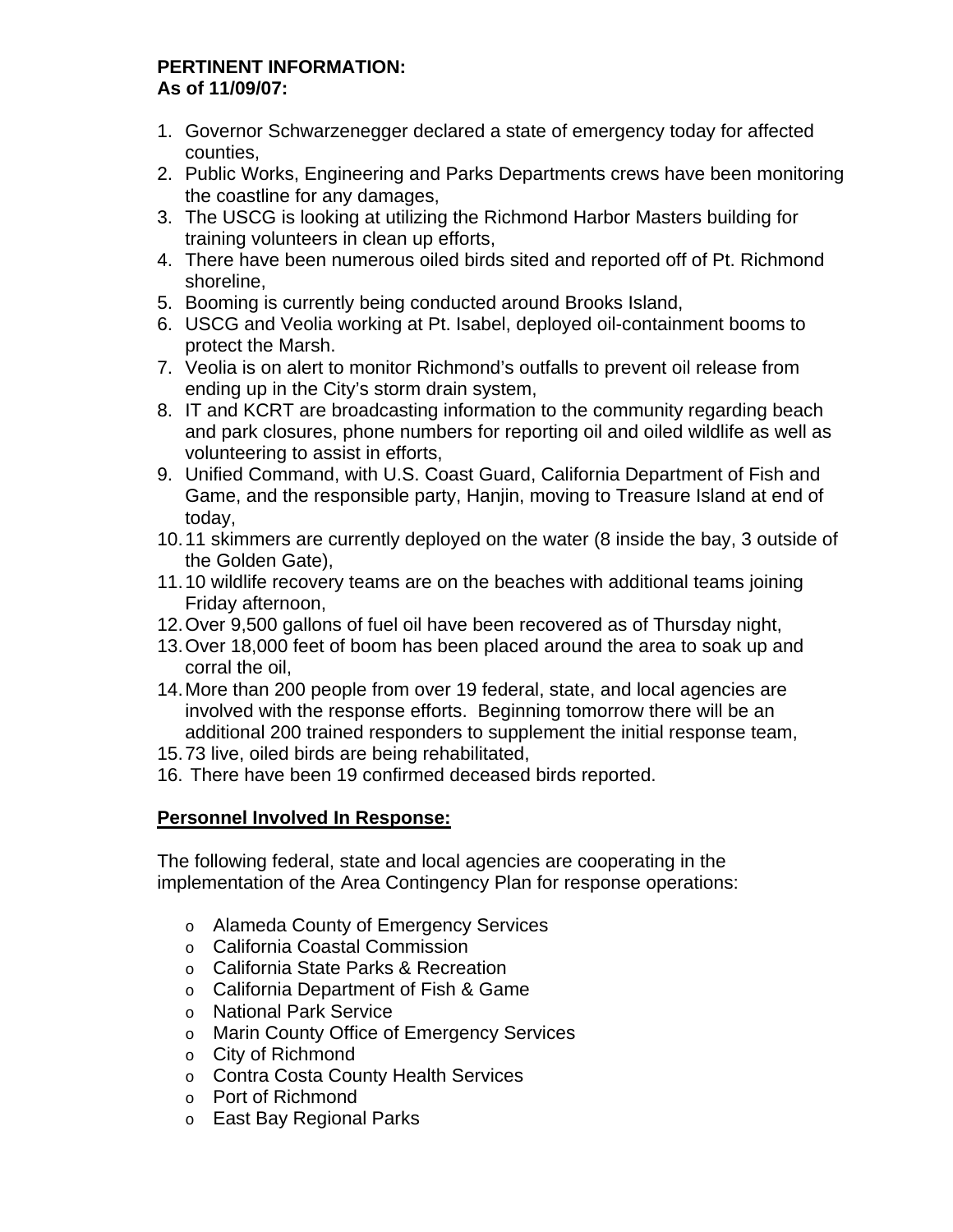- o Emeryville Cove Marina
- o Environmental Protection Agency
- o National Oceanic and Atmospheric Administration
- o National Marine Sanctuaries
- o Port of San Francisco
- o San Mateo County Office of Emergency Services
- o San Mateo Police Department
- o San Francisco Bay Conservation Commission
- o City and County of San Francisco
- o **City of Richmond:**

PORT Tom Wilson RFD BC Erik Newman and Kathryn Gerk Parks Department Crews PW Engineering Crews Veolia Crews KCRT & IT for distribution of information EOC Section Chiefs have been on standby.

#### **City of Richmond Beaches and Parks Temporarily Closed:**

- 1) Shimada Park,
- 2) Jay Vincent Park
- 3) Lucretia Edwards Park
- 4) Keller's Beach,
- 5) Bay Shoreline Trails

As of Friday evening (November  $9<sup>th</sup>$ ), Shimada Park and the parking lot at Vincent Park are open again to the public. The Bay Trail from Vincent Park east to the pedestrian bridge remain officially closed. All previously posted warning signs remain in place, and a Parks crew will continue monitoring Saturday while they repair irrigation in the shoreline areas.

All staff members have been advised to track their time and costs responding to this incident.

#### **4. Office of Neighborhood Safety (ONS) Activities**

This past week, the Office of Neighborhood Safety (ONS) convened meetings with Senator Don Perata's Office, Contra Costa County Public Health Department, Contra Costa County Probation Department, and the Contra Costa County Community Development Department. The purpose of each meeting was to begin to identify points of collaborative opportunity. City staff also provided information about the strategic direction of the ONS and received feedback and input as to how to strategically integrate ONS strategies with the current and ongoing strategies of each of these entities.

ONS staff also met this past week with Richmond ACORN, the Tent City Board of Directors, the Iron Triangle Neighborhood Association President, the NAACP, and the Richmond Police Commission. The purpose of these meetings was to continue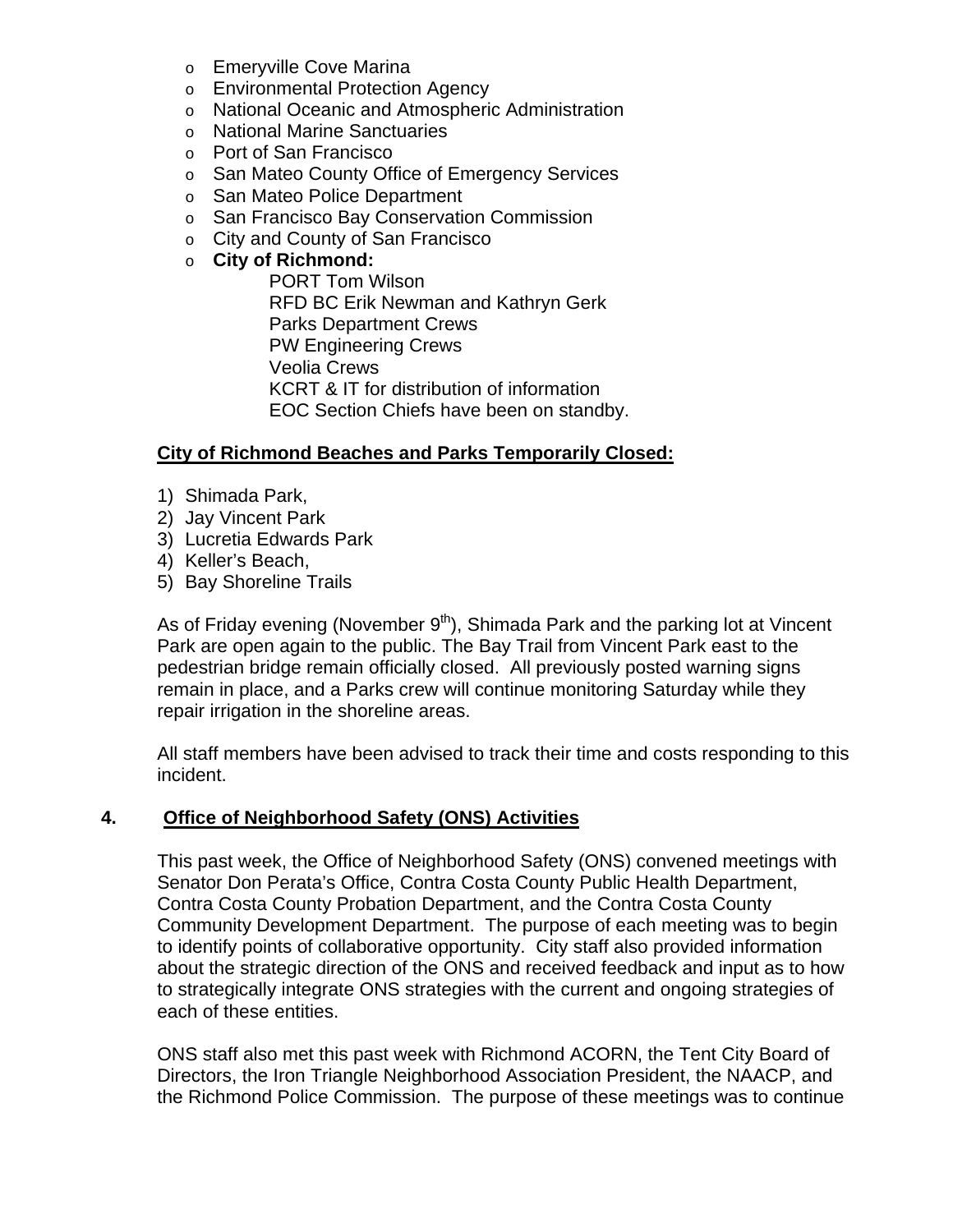an ongoing dialog with Richmond community stakeholders and to share information and receive community input regarding ONS priorities and strategy implementation.

Finally, ONS met with the City of Oakland's Department of Human Services (DHS) Director Andrea Youngdahl, Oakland Mayor Ronald Dellums, and Lenore Anderson, Deputy Chief of Staff from the City of Oakland Mayor's Office to discuss regional collaborative opportunities specifically related to the National League of Cities 13 City Gang Initiative in which the City of Richmond is participating. ONS is preparing a status report on the development of the City's strategic plan for the initiative.

### **5. Contact with Railroad Regarding Property Maintenance**

This past week, Public Works Director Yader Bermudez, City Attorneys Louise Renne and Thomas Min, and I met with representatives of the Union Pacific Railroad to discuss maintenance issues and, in particular, graffiti abatement and control of illegal dumping activity on both City and railroad-owned property along railroad rights-of-way. Among the items discussed was the possibility of entering into a Memorandum of Understanding (MOU) with the Union Pacific to address City/railroad maintenance responsibilities on an ongoing basis. While the railroad was reluctant to enter into an MOU, they expressed a willingness to work with the City to address property maintenance issues on a regular, scheduled basis, working with the City's Public Works Department. We will keep you informed as these joint activities are implemented.

#### **6. Grant Application Submitted for Completing a General Plan Element for Energy and Climate Change**

City Planning staff, working with MIG, the City's General Plan consultant, submitted a grant application this past week to the Bay Area Air Quality Management District (BAAQMD) to fund preparation of a Richmond General Plan element for Energy and Climate Change. Grant awards will be announced in December, and we will keep you informed.

## **7. Point Molate Project Update**

The City and Upstream are making progress toward the finalization of the Early Transfer Cooperative Agreement and the Findings of Suitability to Transfer for the Point Molate property. Attached to this weekly report is the Pt. Molate Status report prepared by Upstream. We will keep you informed as this project moves along.

#### **8. Recreation Department Highlights**

Among the recent and coming attractions for the Recreation Department are:

• The Recreation Department has completed an Activity Guide describing programs for the remainder of fall and for the winter of 2007. In addition to the printed Activity Guide, the information is posted on the City's website in the "News Flash" section of the City's Recreation Department website.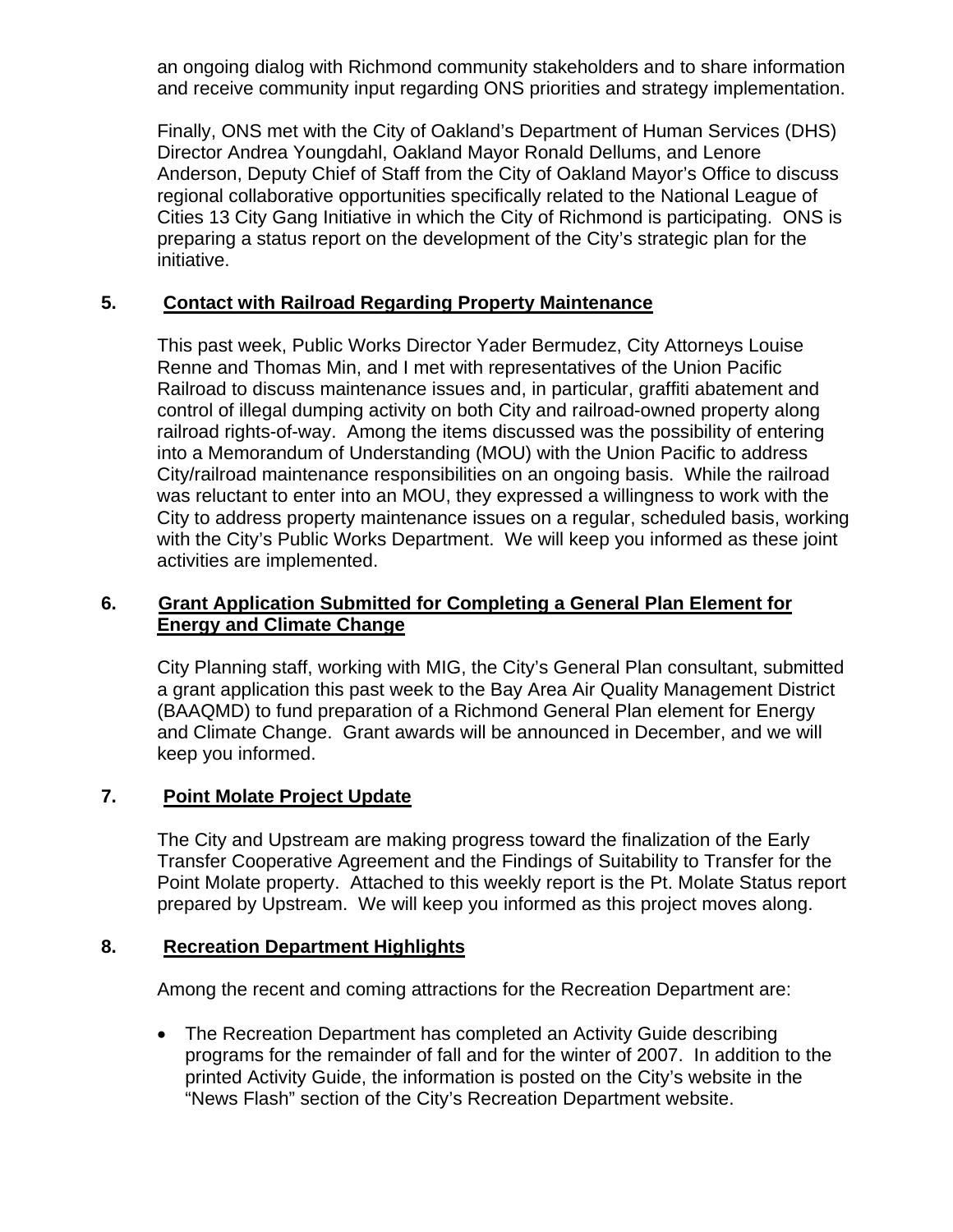- The Recreation Department hosted a Haunted House at the MLK Community Center on October  $26<sup>th</sup>$  and  $27<sup>th</sup>$  with approximately 300 participants.
- The Youth Flag Football League ALL STAR game was held at Richmond High School on Saturday November 3, 2007.
- The Turkey Shoot Basketball League will start this month.
- The  $1<sup>st</sup>$  annual City of Richmond chess tournament has been scheduled for December 8, 2007.
- Finally, the Youth Futsal League (indoor soccer) is scheduled for January 2008. Former World Cup player, Hugo Perez, will help the City market the league.

## **9. Hilltop Clean-up**

On Friday, November 2<sup>nd</sup> volunteer members of the Hilltop Advisory Committee and their employees conducted a clean-up of frontage landscapes in the Hilltop business area. Volunteers were assisted by staff of Richmond's Parks & Landscaping Division, and removed 20 bags of trash and a few bulky items.

The Committee plans for this to become a monthly activity and have scheduled the next for Monday, December  $17<sup>th</sup>$  from 10:00 am to 3:00 pm, starting and ending at the Courtyard Marriott Hotel.

### **10. Public Works Department Activities**

On Tuesday, November 13, 2007, the Public Works Department will participate in partnership with CalTrans, BART, and the Richmond Police Department in a joint clean up operation including graffiti removal, tree trimming, weed abatement, and illegal dumping removal, along the I-80 and adjacent to the future Target store.

The Department is also working to:

- Hang holiday lights and banners for the Main Street activities Annual Holidays;
- Repair illuminated signs for West Macdonald Avenue and the Richmond Parkway;
- Add additional lighting on 11<sup>th</sup> Street south of Florida to increase security at Richmond College Prep School;
- Install updated emergency phone number strip signs on multiple signs around the City; and
- Pave and repair potholes on Rheem Avenue and 36<sup>th</sup> Street.

## **11. Information Technology Telecommunications Relocation Project**

This past week, IT staff, together with a technical team consisting of Civic Center contractors, and City communications vendors, completed a significant project to relocate telecommunications equipment and voice and data circuits from the basement of the old Hall of Justice. The affected telecommunications equipment included relocating more than 2,000 voice and data lines connected to the City phone switch, including the Police radio, microwave transmitters, and servers. Relocated facilities included the fiber connections to the 911 Communications Center and remote agencies, all City offices, including Police and Fire stations. The work also involved the installation of a new uninterruptible power supply, new panel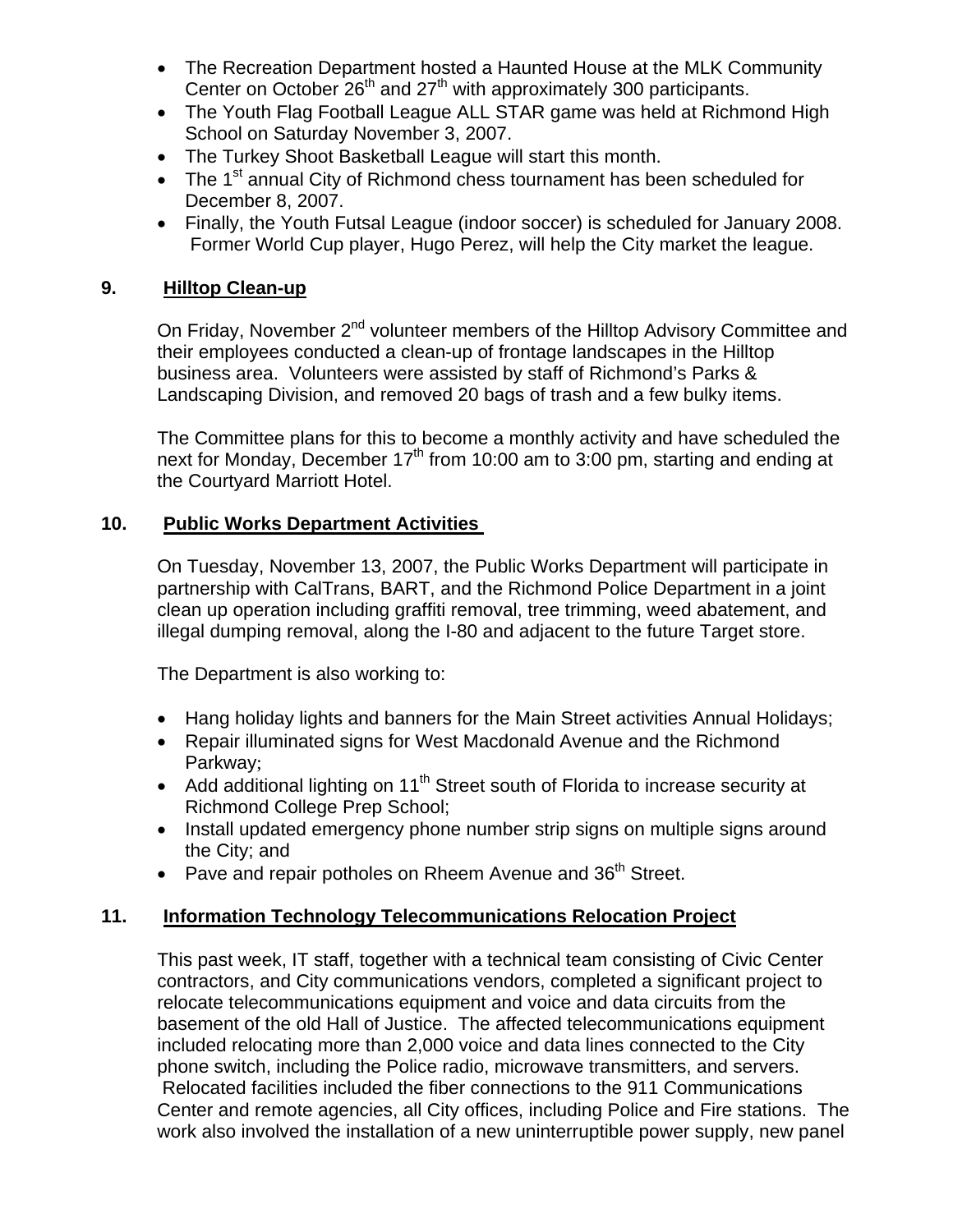boards, receptacles, cable tray, conduit, new telephone cables, fiber optic cables and grounding required to cutover all critical equipment from the existing system to a new system providing long-term reliability. This new equipment will remain in the building through construction and has been incorporated into the new City Hall design.

# **12. Results of Pension Obligation Bonds Interest Rate Swap**

At its November  $6<sup>th</sup>$  meeting, the City Council approved an interest rate swap relating to the interest rates on the City's 2005 Pension Obligation Bonds. As you may recall, these bonds will convert to a variable mode of interest beginning in 2013, leaving the City exposed to potential higher interest rates at that time. Once the City Council approved this transaction, the Finance Department locked in the future rates at 5.712% for the 2013 conversion, and 5.730% for the 2023 conversion; improving upon the estimates of 5.75% and 5.80% approved by Council. This action provides the City with the secure knowledge that the interest rates for these bonds will stay at an affordable level.

## **13. Update on Renewable Energy Project Financing**

Finance Department staff continues to meet with various public finance firms regarding possible ways the City can provide its citizens with options for affordable, clean and renewable energy use. Representatives from Bank of America recently visited the City and made a presentation on several different financing options, including a type of Bond financing called "Clean Renewable Energy Bonds" (CREBS). The use of CREBS would allow the City to finance eligible projects at 0% interest. Epuron, the world's largest developer of solar energy systems, has also offered its assistance to the City. Epuron developed two of the five largest municipal solar projects in the United States.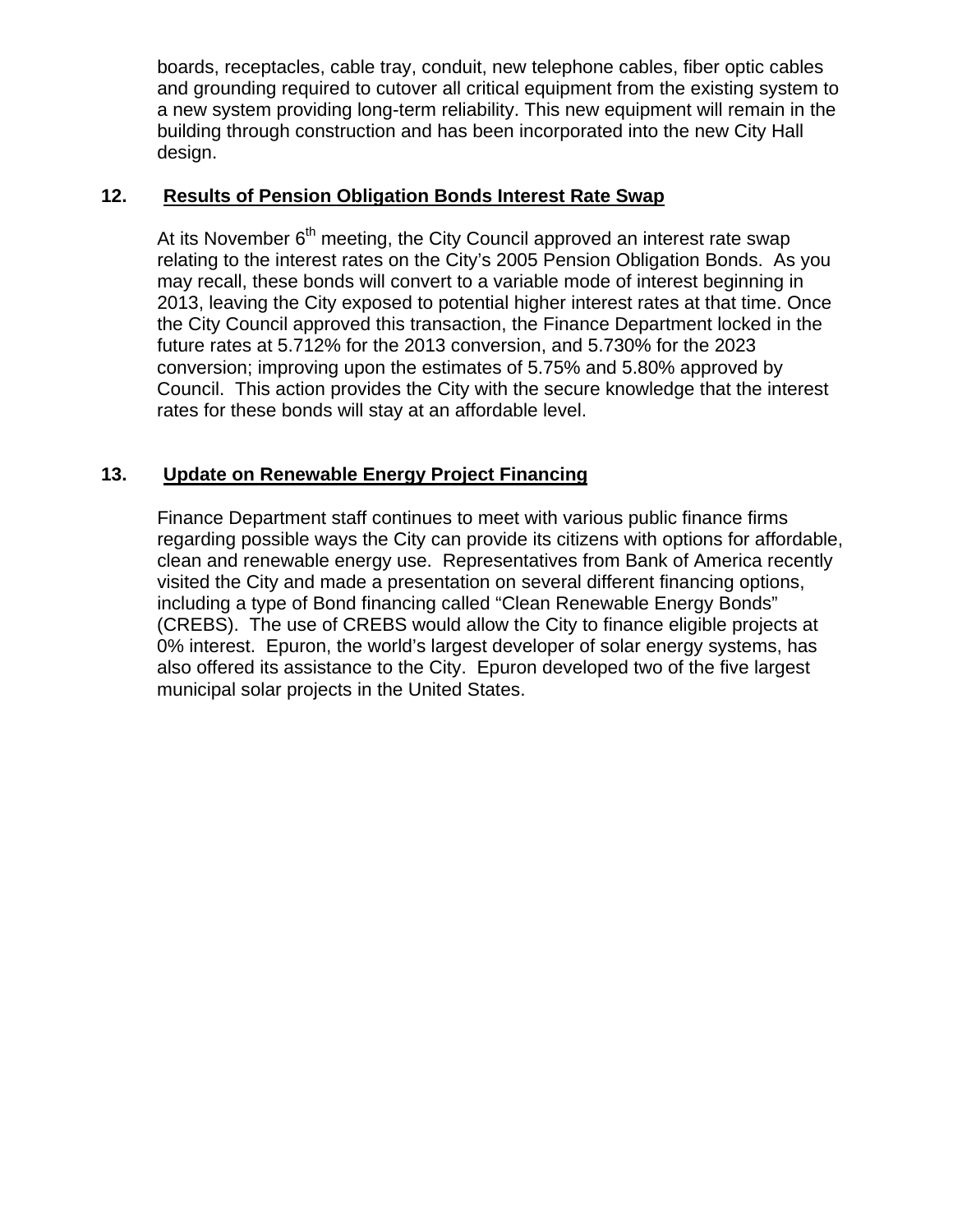

October 24, 2007

Mr. Bill Lindsay, City Manager Ms. Janet Schneider, Assistant City Manager Richmond City Hall 1401 Marina Way South Richmond, CA 94804

RE: Point Molate LDA Status Report

Dear Bill and Janet:

This letter is intended to satisfy our requirement to provide a semi-annual status report on our progress under the Land Disposition Agreement dated November 9, 2004 between the City of Richmond and Upstream Point Molate LLC.

#### **EIS/EIR**

We understand that the environmental review under the EIS/EIR is proceeding in a diligent manner, and that the BIA's consultants are working on a thorough analysis of the proposed project and three project alternatives. We are informed that the EIR team has the information they need to complete their review. Since AES is under the managerial control of the Bureau of Indian Affairs ("BIA") under its MOU with the City, we do not control the pace of work under the EIS/EIR. However, Guidiville has been advised by the BIA that they anticipate that an Administrative Draft EIS/EIR will be available in November or December 2007.

#### **Federal Approvals**

Guidiville has filed all necessary applications with the National Indian Gaming Commission and the United States Department of the Interior to have Point Molate declared "restored Indian lands" eligible for gaming under the provisions of the Indian Gaming Regulatory Act. This is a legal determination that the Department of Interior will make based on the review of historical information concerning the Tribe. The federal government is under no deadline to make such an administrative determination. We are hopeful that we will be advised of their decision in the first half of 2008.

#### **Negotiations with Navy**

Upstream, with its environmental and insurance consultants, continue to work with the City staff and its consultants in negotiations with the U.S Navy leading to the conveyance of

#### **(510) 596-9501**  1900 Powell Street, 12<sup>th</sup> Floor **Emeryville, CA 94608**

the remainder of the property to the City pursuant to an Early Transfer Cooperative Agreement ("ETCA") and a Finding of Suitability for Early Transfer ("FOSET"). We believe that much progress has been made with the Navy on the significant cost issues related to the site except for the precise remediation methodology and cost for the remediation of Site 3, the site of the former oil separation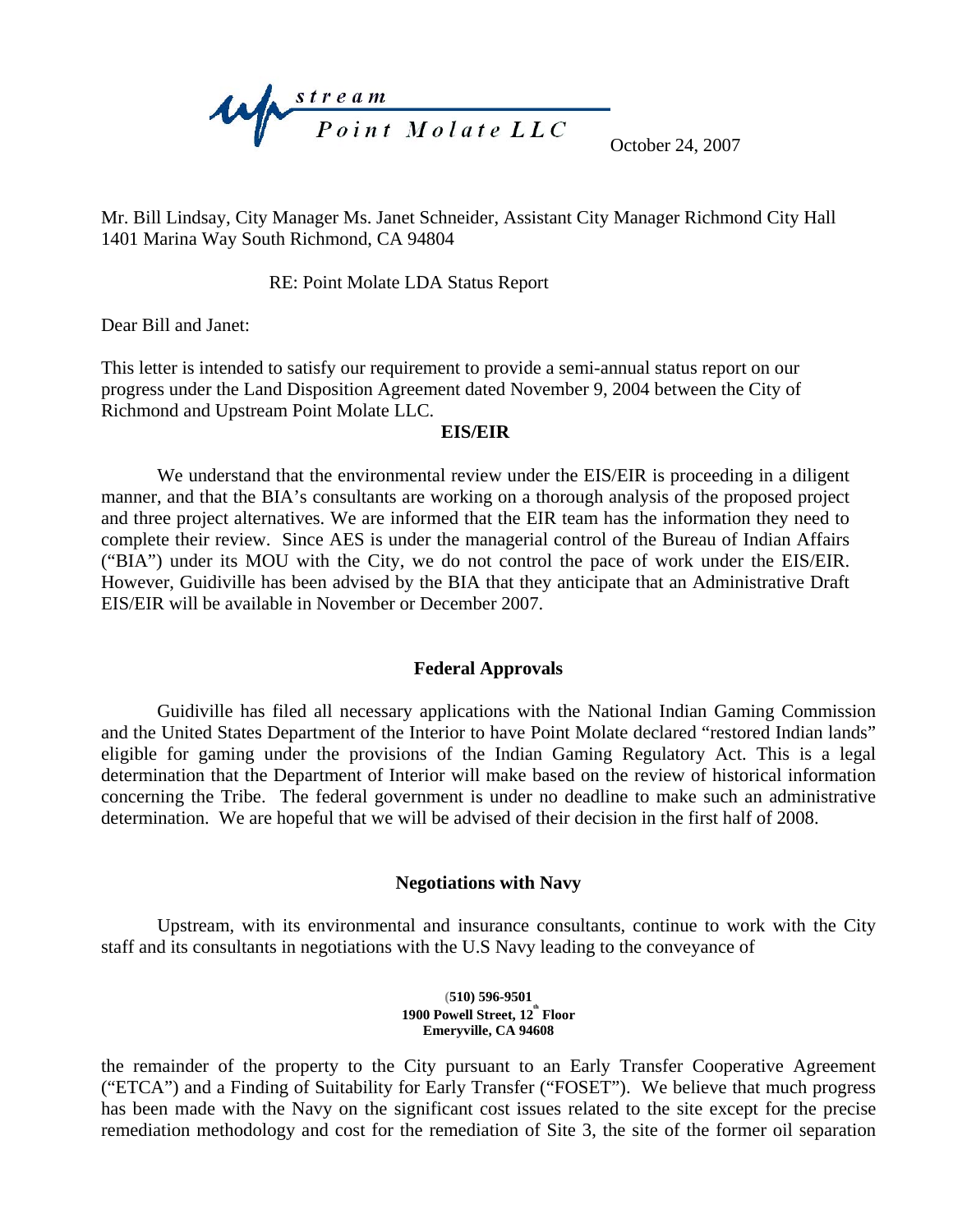ponds. We are hopeful to reach a conceptual agreement with the Navy on Site 3 by November 2007. Shortly thereafter we will approach the insurance companies for a proposal from them to include in the Early Transfer package we are jointly negotiating with the Navy. It is clear that an Early Transfer will facilitate the completion of remediation at the site.

#### **Project Engineering**

Upstream and its engineering consultants have made great progress in identifying viable infrastructure routing and capacities to serve the future project. We have provided this information to the City and to the EIR/EIS consultant, and we understand that infrastructure routing and analysis will be further studied in the EIR/EIS.

#### **Harrah's Entertainment**

Earlier this year, Harrah's and Guidiville reached a financial settlement whereby Harrah's would discontinue its role as the future manager of the gaming facility for Guidiville when gaming approvals are secured. While Harrah's is a great company, Guidiville is now concluding an agreement with a replacement manager. Based on that agreement and other funds available for the project, Harrah's termination will not slow project progress in any way or diminish from the potential for the economic and environmental benefits that will ensue from the project.

#### **Housing Market Impact**

As has been reported in the press, the major homebuilders are experiencing softness in outlying housing markets (Sacramento, East Contra Costa County, Central Valley, etc.). Similar trends have occurred elsewhere around the country and the "majors" have suffered severe declines in stock prices. This has led to tightening of overhead (staff layoffs) and project expenditures by the homebuilders. An obvious question is what impact this might have on the plans and funding for Point Molate.

The most significant impact of this nationwide situation is that Centex is no longer part of our project team, as they have almost across-the-board cut investment in new projects. Despite these factors, we believe Point Molate has enough intrinsic value (including access to San Francisco through planned ferry service at the site) for environmentally sensitive residential development in selected areas of the site. We have been advised by more than one of the major builders that while there may be a temporary "corporate" hold on project investment, interest in the project will be high when the project is ready to build. Since no

2

residential project can be moved through the design review and approval process until the EIR is completed, the only real impact the temporary tightening has had is that it forces us to use more expensive predevelopment funds from other sources.